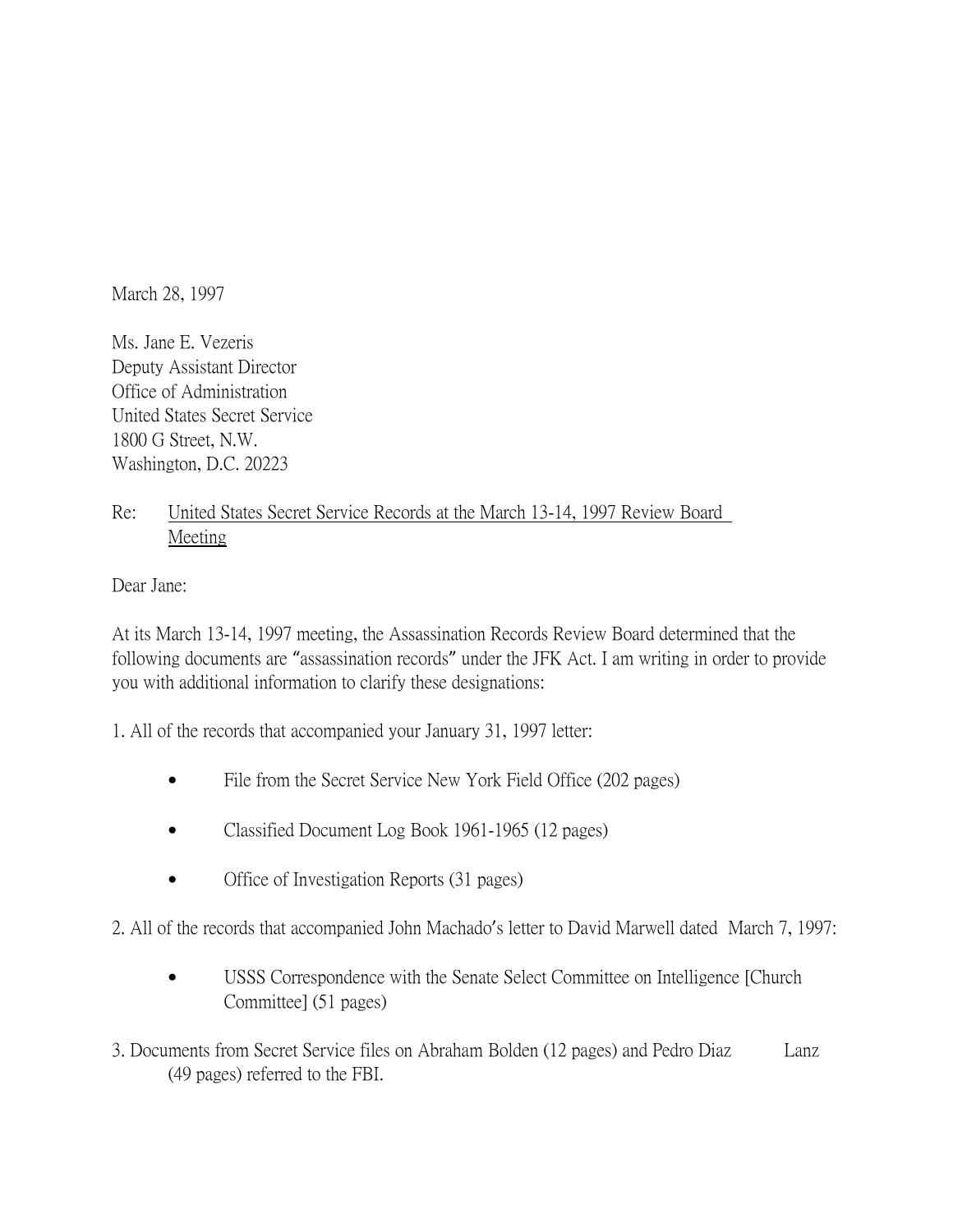Ms. Jane E. Vezeris March 28, 1997 Page 2

The Assassination Records Review Board determined that the portion of the Raymond Broshears file you referred to the FBI is not believed to be related to the assassination of President Kennedy. We ask that you complete your review of your Broshears file and make it available to us.

4. Documents from personnel files for Clint Hill, Gerald Behn, Roy Kellerman, Donald Lawton, and Sam Kinney. I have enclosed these records for your review with this letter.

We request that you follow the same procedures for processing documents now designated "assassination records" and reviewed by the Board under the JFK Act as stated in our May 29, 1996 letter and that you complete this process by April 18, 1997.

5. The Richard Case Nagell file [154-10002-10330].

Our understanding is that you have no objection to the release of Secret Service records in this file. After reviewing correspondence from the FBI, Veterans Affairs, and the Bureau of Prisons, the Review Board determined that the entire file (with the exception of two Social Security Numbers) should be open. We request that you transfer the entire Nagell file to NARA no later than April 10, 1997.

If you have any questions about these issues and procedures, please feel free to call me.

Sincerely yours,

David G. Marwell Executive Director

cc: Mr. Donald Personette